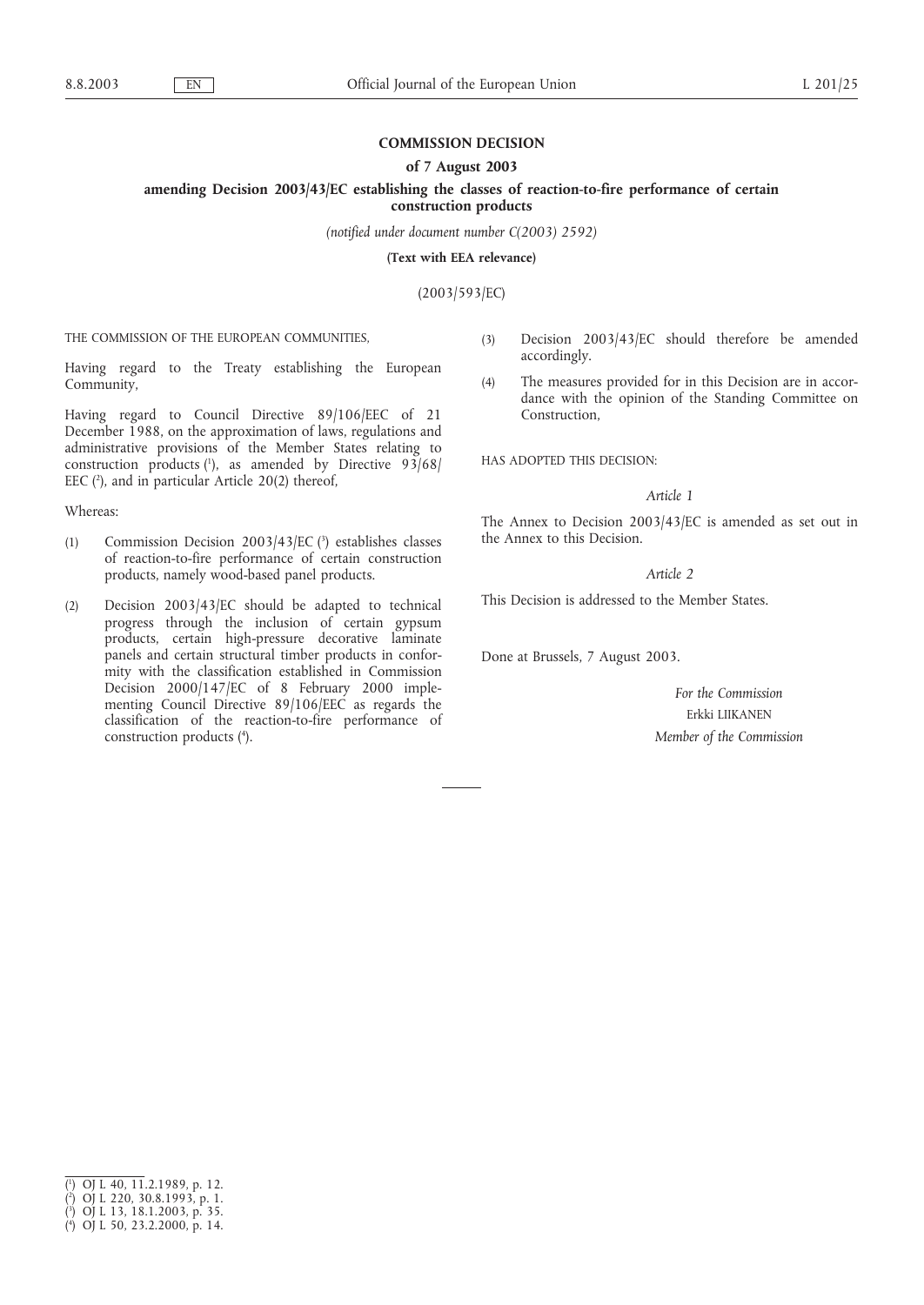### *ANNEX*

In the Annex to Decision 2003/43/EC, the following Tables and note shall be added:

#### 'TABLE 2

#### **Classes of reaction-to-fire performance of gypsum plasterboard products**

| Gypsum plasterboard                               | Nominal board<br>thickness<br>(mm) | Gypsum core           |                           | Paper gram-             | Class $(2)$              |
|---------------------------------------------------|------------------------------------|-----------------------|---------------------------|-------------------------|--------------------------|
|                                                   |                                    | Density<br>$(kg/m^3)$ | Reaction to fire<br>class | mage $(1)$<br>$(g/m^2)$ | (excluding<br>floorings) |
| Conforming to EN 520 (except<br>perforated board) | $\ge 9.5$                          | $\geq 600$            | A1                        | $\leq 220$              | $A2-s1$ , d $0$          |
|                                                   | $\geq 12,5$                        | $\geq 800$            |                           | $> 220 \le 300$         | $B-s1$ , $d0$            |

( 1) Determined according to EN ISO 536 and with no more than 5 % organic additive content.

( 2) Classes as provided for in Table 1 of the Annex to Decision 2000/147/EC.

### **Note: End Use Application**

The gypsum plasterboards shall be mounted and fixed using one of the two following methods:

(a) *Mechanically fixed to a supporting substructure*

The boards, or (in the case of multi-layer systems) at least the outermost layer of boards, shall be mechanically fixed to a metal substructure (made from components detailed in EN 14195) or a timber substructure (in accordance with EN 336 and ENV 1995-5).

When the substructure provides supporting members in one direction only, the maximum span between the supporting members shall not exceed a dimension equal to 50 times the thickness of the boards. When the substructure includes supporting members in two directions the maximum span in either direction shall not exceed a dimension equal to 100 times the thickness of the boards.

The mechanical fixings shall be screws or nails, which shall be fixed through the thickness of the boards into the substructure at centres not exceeding 300 mm measured along the length of each supporting member.

All joints between adjoining boards shall be fully filled with jointing compound as specified in EN 13963.

The cavity formed behind the boards by the substructure may provide an air space, or may be filled with an insulating material with a reaction to fire classification of at least class A2-s1, d0.

(b) *Directly fixed or bonded to a solid substrate (dry lining system)*

The boards shall be fixed directly to a solid substrate with a reaction to fire classification of at least class A2-s1, d0.

The boards may be fixed using screws or nails fixed through the thickness of the boards into the solid substrate or may be bonded to the substrate using "dabs" of gypsum based adhesive compound. In either case the screw or nail fixings or the adhesive "dabs" shall be positioned at maximum 600 mm vertical and horizontal centres.

All joints between adjoining boards shall be fully filled with jointing compound as specified in EN 13963.